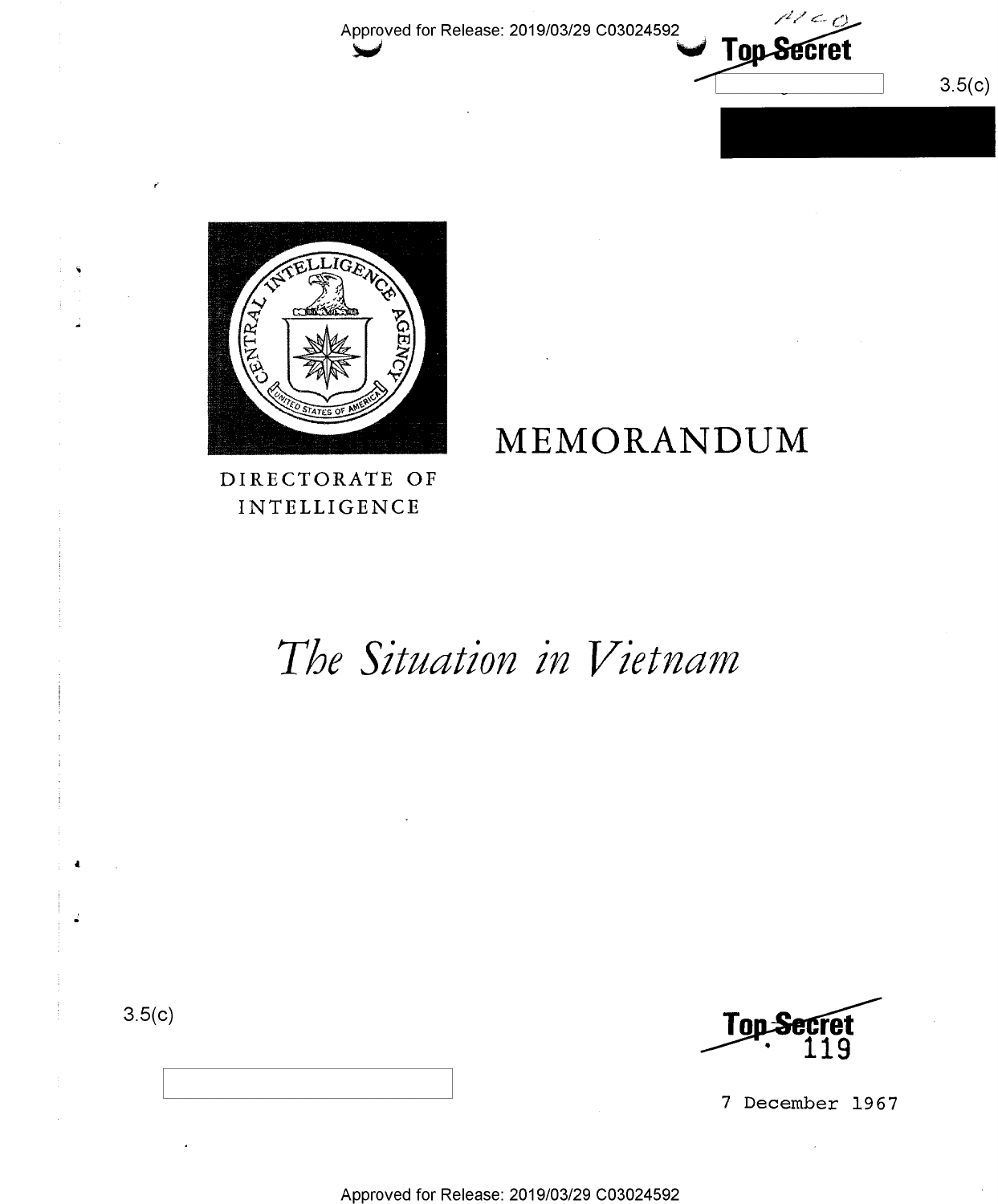# WARNING

This document contains classified information affecting the national security of the United States within the meaning of the espionage laws, US Code Title 18, Sections 793, 794, and 798.

 $3.5(c)$ 



Approved for Release: 2019/03/29 C03024592

 $\epsilon$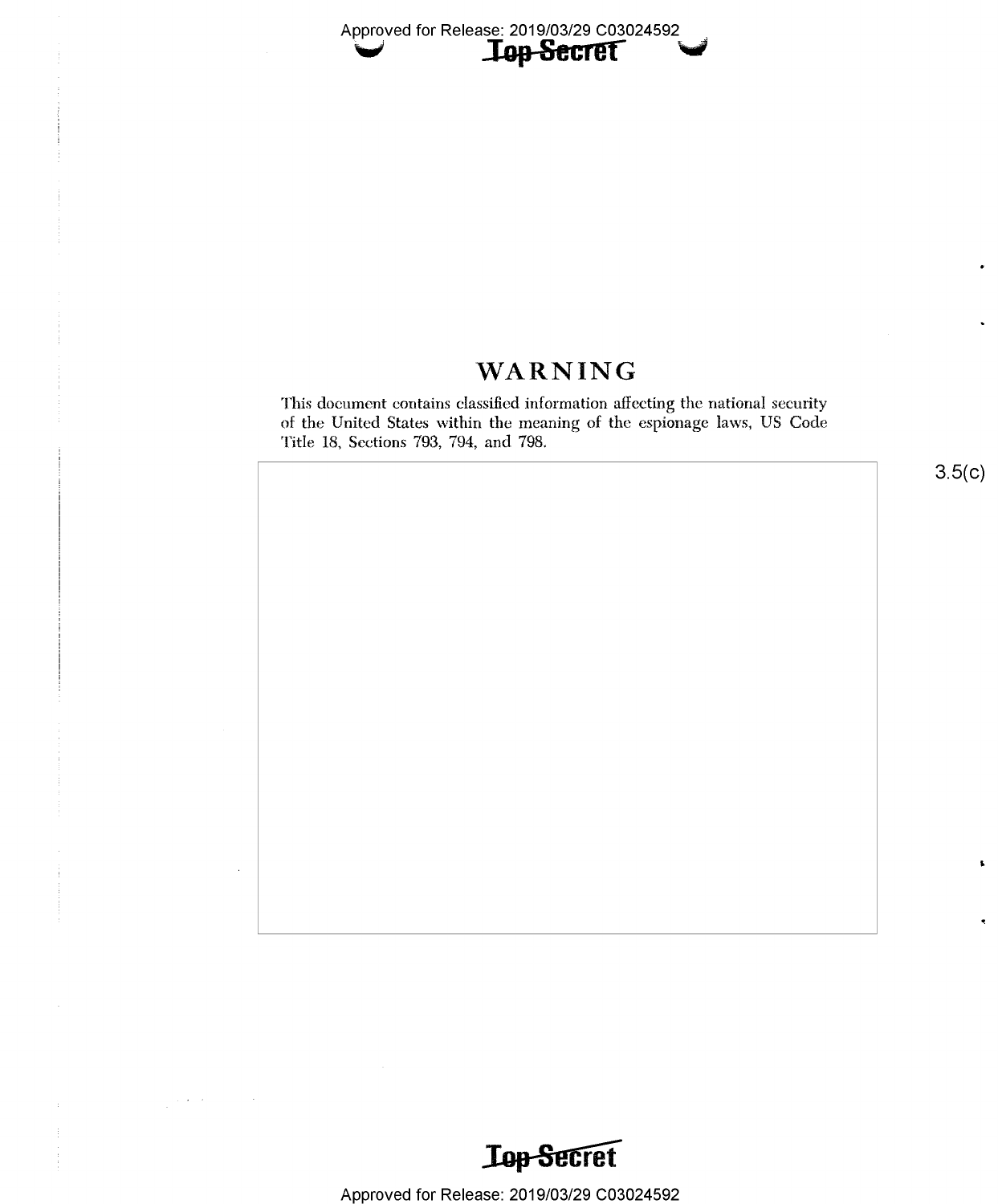Approved for Release: 2019/03/29 C03024592 3.5(C)<br>  $\begin{array}{|c|c|c|c|c|c|c|c|}\n\hline\n\text{1} & \text{1} & \text{1} & \text{1} & \text{1} & \text{1} & \text{1} & \text{1} & \text{1} & \text{1} & \text{1} & \text{1} & \text{1} & \text{1} & \text{1} & \text{1} & \text{1} & \text{1} & \text{1} & \text{1} & \text{1} & \text{1} & \text{1} & \text{1$ 

 $3.5(c)$ 

Information as of 1600<br>3.5(c)  $7$  December 1967  $3.5(c)$ 

#### HIGHLIGHTS

The Communists have mounted their heaviest<br>mortar attack against US Marine outposts near the Demilitarized Zone since September. The commanders<br>of South Vietnam's four corps areas object to gov-<br>ernment reorganization plans which would diminish<br>their power.

I. Military Situation in South Vietnam: Nearly 300 mortar and artillery rounds were fired at US posi-<br>tions in the Con Thien area on 6 December in what<br>may be a prelude to larger attacks in Ouano Tri Prov- $\frac{1 - 7}{3.5(c)}$  3.5(c)

Two sharp clashes took place in Binh Dinh Province on 6-7 December (Paras. 9-10).

II. Political Developments in South Vietnam:

 $3.3(h)(2)$ 

3.3(h)(2)

In the Lower House are trying to organize themselves as blocs, while a third group appears to have slowed down in its efforts at both organizing and recruit-<br>ing (Paras. 3-8).

III. Military Developments in North Vietnam: There is nothing of significance to report.

IV. Other Communist Military Developments: There<br>is nothing of significance to report.

 $3.3(h)(2)$ 

i

 $3.5(c)$ 

 $3.5(c)$ 

TOP-SECRET Approved for Release: 2019/03/29 C03024592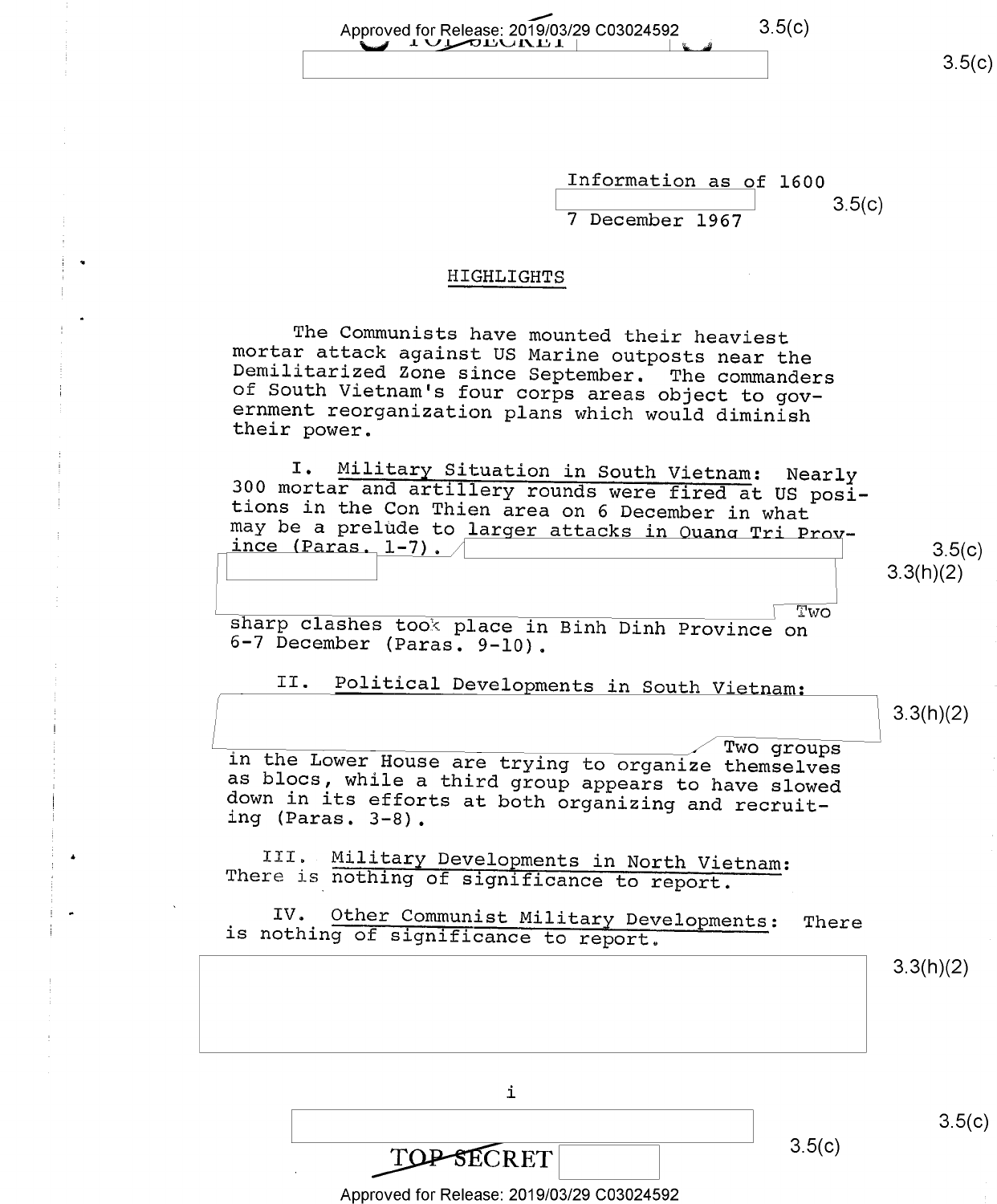Approved for Release: 2019/03/29 C03024592  $\bigcup$  1UL SECKEL  $\bigcup$  $3.5(c)$ <sup>7</sup>December 1967 ii  $\overline{TOP\_SECTION}$  3.5(c) Approved for Release: 2019/03/29 C03024592 3.3(h)(2)  $3.5(c)$  $3.5(c)$ 

~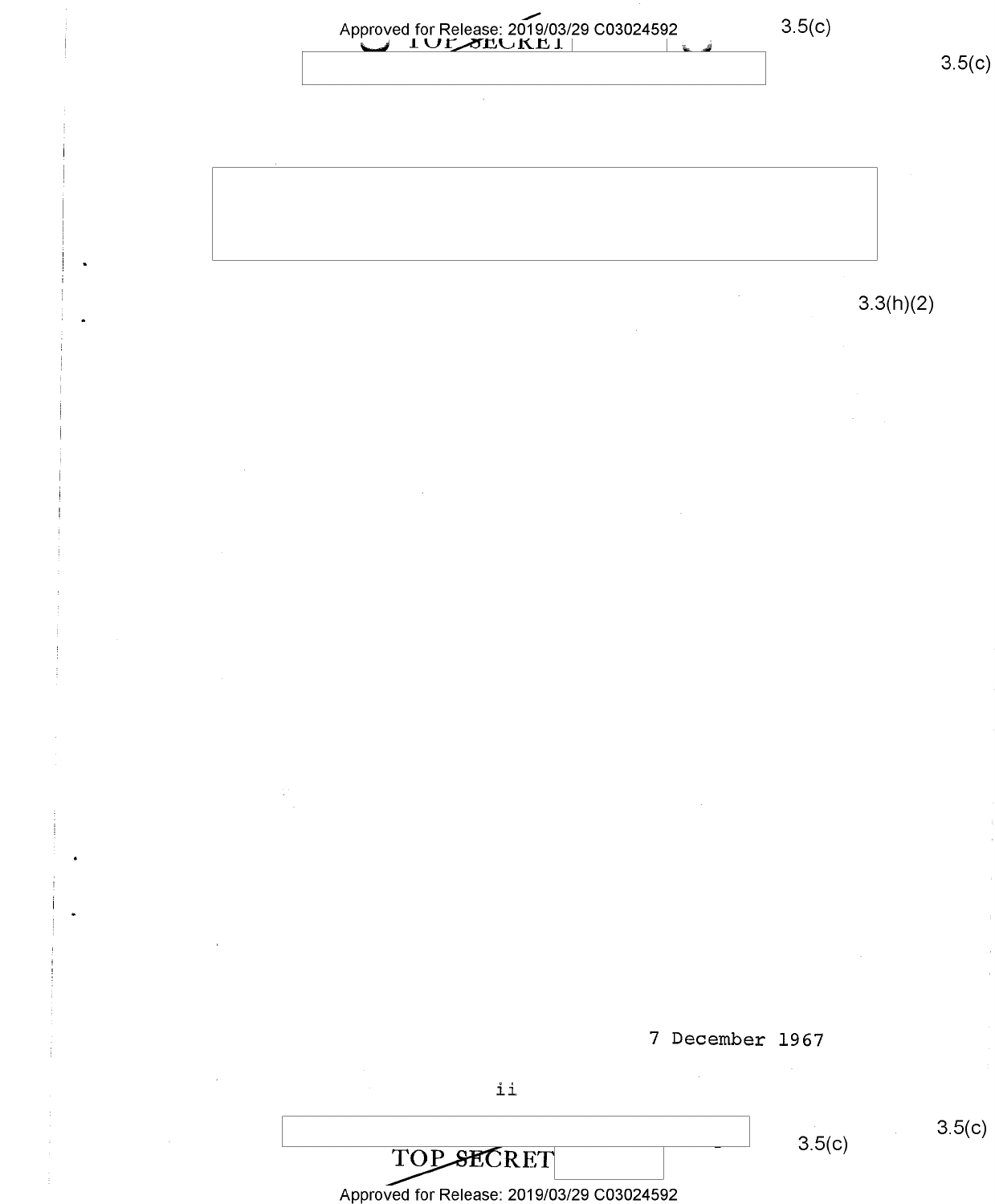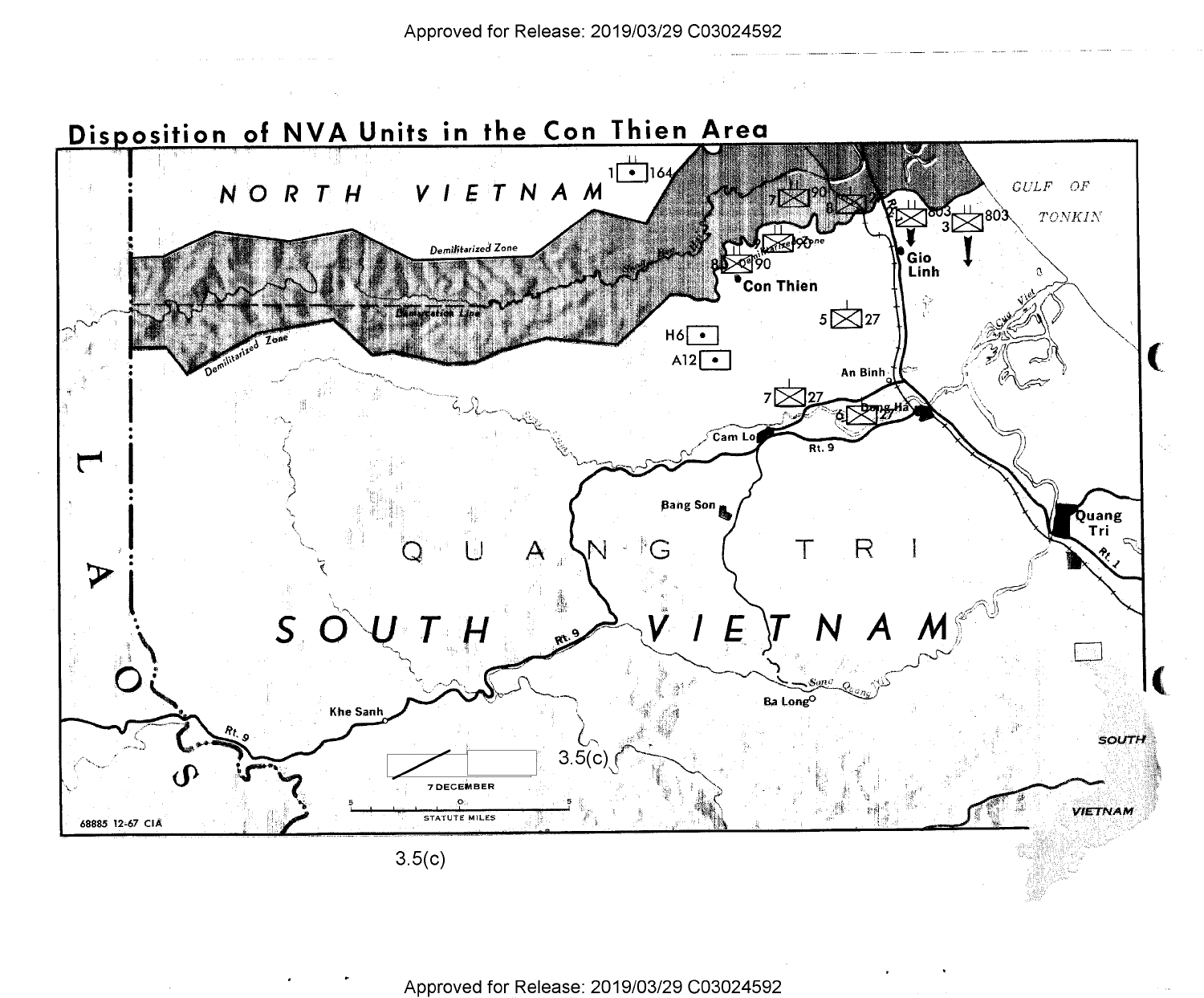# \_//' Approved for Release: 2019/03/29 003024592 1 3-5(9) t} l WDEQ IXD1 .l \

### I. MILITARY SITUATION IN SOUTH VIETNAM

l. Nearly 300 enemy artillery and mortar shells were fired at US Marine positions near Con Thien on <sup>6</sup> December, the firing was the heaviest since the withdrawal of many of the enemy in late September.

2. The enemy shelling included 60-mm., 82-mm., and 120-mm. mortars and 85-mm. artillery. Seven Americans were killed and 75 wounded, The number of enemy soldiers killed by our counterfire is unknown.

3. At the same time, units of the 4th Marine Regi-<br>ment some two-and-a-half miles northeast of Con Thien were hit by an estimated North Vietnamese company which<br>attacked with small arms, machine guns, and bazooka-type<br>B-40 rockets. Six Marines were killed and 32 wounded.<br>A Medevac helicopter was hit by enemy fire and disabled

3.3(h)(2)

5. Two subordinates of the 90th Regiment--the<br>8th and 9th battalions--have been extremely active near Con Thien. These units recently engaged an<br>American battalion northeast of the stronghold and have<br>also been involved in numerous small-unit actions.<br>Additionally, these units have performed extensive<br>reconnaissance a ments of the 90th Regiment have had considerable mortar, artillery, and rocket fire in support of their activities.

3.3(h)(2)

<sup>7</sup>December 1967

TOPSECRET 3.5(c)  $3.5(c)$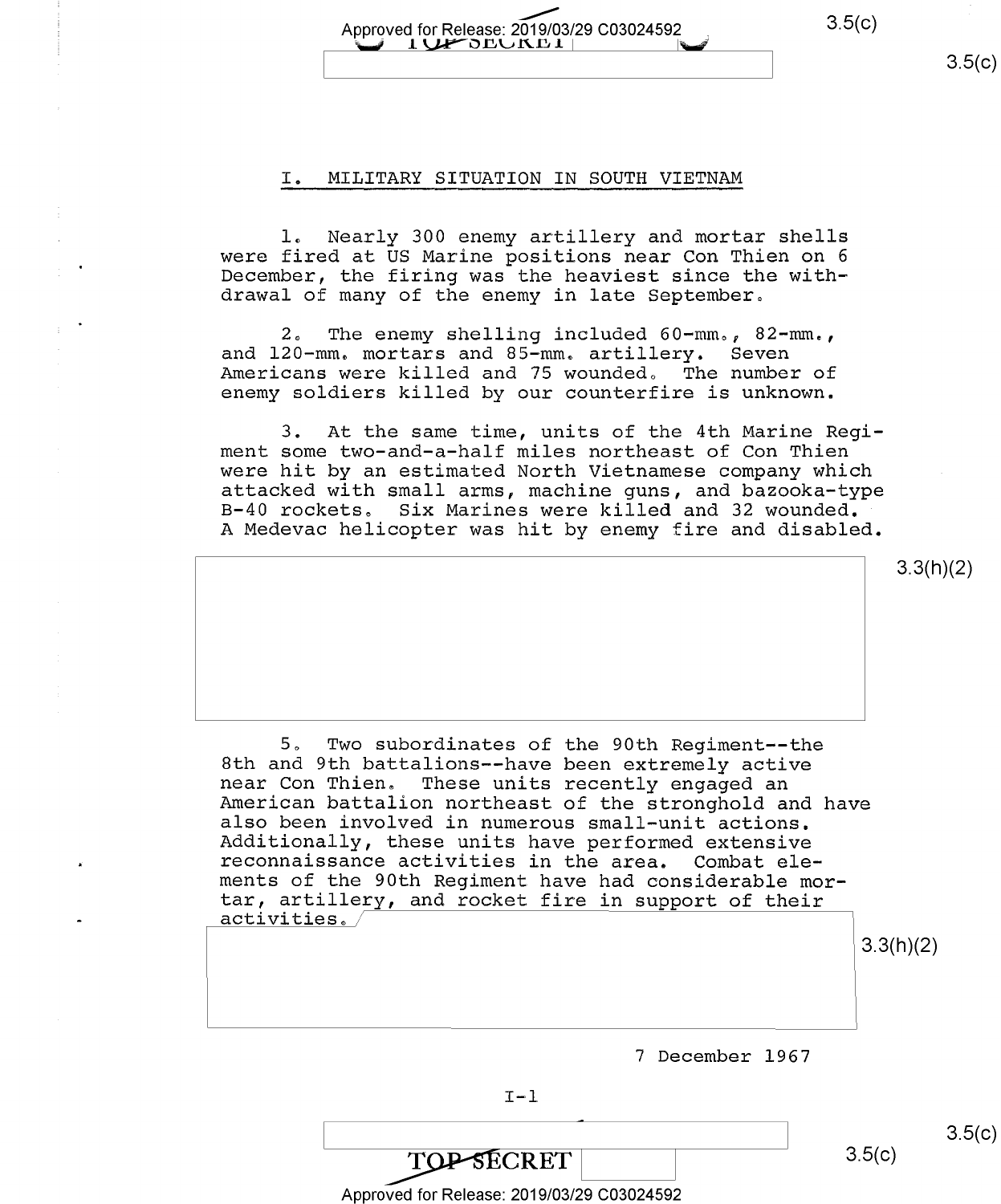| Approved for Release: 2019/03/29 C03024592-<br>I OP SECRET                                                                                                                                                                                                        |           |
|-------------------------------------------------------------------------------------------------------------------------------------------------------------------------------------------------------------------------------------------------------------------|-----------|
|                                                                                                                                                                                                                                                                   | 3.5(c)    |
|                                                                                                                                                                                                                                                                   | 3.3(h)(2) |
|                                                                                                                                                                                                                                                                   | 3.3(h)(2) |
|                                                                                                                                                                                                                                                                   |           |
|                                                                                                                                                                                                                                                                   |           |
|                                                                                                                                                                                                                                                                   |           |
|                                                                                                                                                                                                                                                                   |           |
|                                                                                                                                                                                                                                                                   |           |
|                                                                                                                                                                                                                                                                   |           |
|                                                                                                                                                                                                                                                                   |           |
| may have decided to begin another round in this<br>area, possibly in conjunction with an offensive<br>near Khe Sanh in western Quang Tri Province.<br>This<br>threat comes at the peak of the monsoon season in<br>the northern provinces. Most major allied land |           |
| supply routes are closed and tactical air support<br>is hampered.                                                                                                                                                                                                 | 3.3(h)(2) |
|                                                                                                                                                                                                                                                                   |           |
|                                                                                                                                                                                                                                                                   |           |
|                                                                                                                                                                                                                                                                   |           |
|                                                                                                                                                                                                                                                                   |           |
|                                                                                                                                                                                                                                                                   |           |
|                                                                                                                                                                                                                                                                   |           |
|                                                                                                                                                                                                                                                                   |           |
|                                                                                                                                                                                                                                                                   |           |
|                                                                                                                                                                                                                                                                   |           |
|                                                                                                                                                                                                                                                                   |           |
| 7 December 1967<br>$I - 2$                                                                                                                                                                                                                                        | 3.5(c)    |

तील सम्मान<br>पुर

 $\mathcal{L}_{\text{max}}^{\text{max}}$ 

 $\mathbb{Z}^{(n)}$ 

 $\frac{1}{2}$ 

 $\begin{array}{c} \mathbb{I} \\ \mathbb{I} \end{array}$  $\frac{1}{\sqrt{2}}\left( \frac{1}{\sqrt{2}}\right) ^{2}$ 

 $\omega_{\rm{max}}$ 

 $\begin{aligned} \frac{1}{\sqrt{2}}\left(\frac{1}{\sqrt{2}}\right)^{2} & = \frac{1}{2}\left(\frac{1}{\sqrt{2}}\right)^{2} \left(\frac{1}{\sqrt{2}}\right)^{2} \left(\frac{1}{\sqrt{2}}\right)^{2} \left(\frac{1}{\sqrt{2}}\right)^{2} \left(\frac{1}{\sqrt{2}}\right)^{2} \left(\frac{1}{\sqrt{2}}\right)^{2} \left(\frac{1}{\sqrt{2}}\right)^{2} \left(\frac{1}{\sqrt{2}}\right)^{2} \left(\frac{1}{\sqrt{2}}\right)^{2} \left(\frac{1}{\sqrt{2}}\right)^{2$ 

 $\mathcal{L}(\mathbf{w})$  and  $\mathcal{L}(\mathbf{w})$  . The set of  $\mathcal{L}(\mathbf{w})$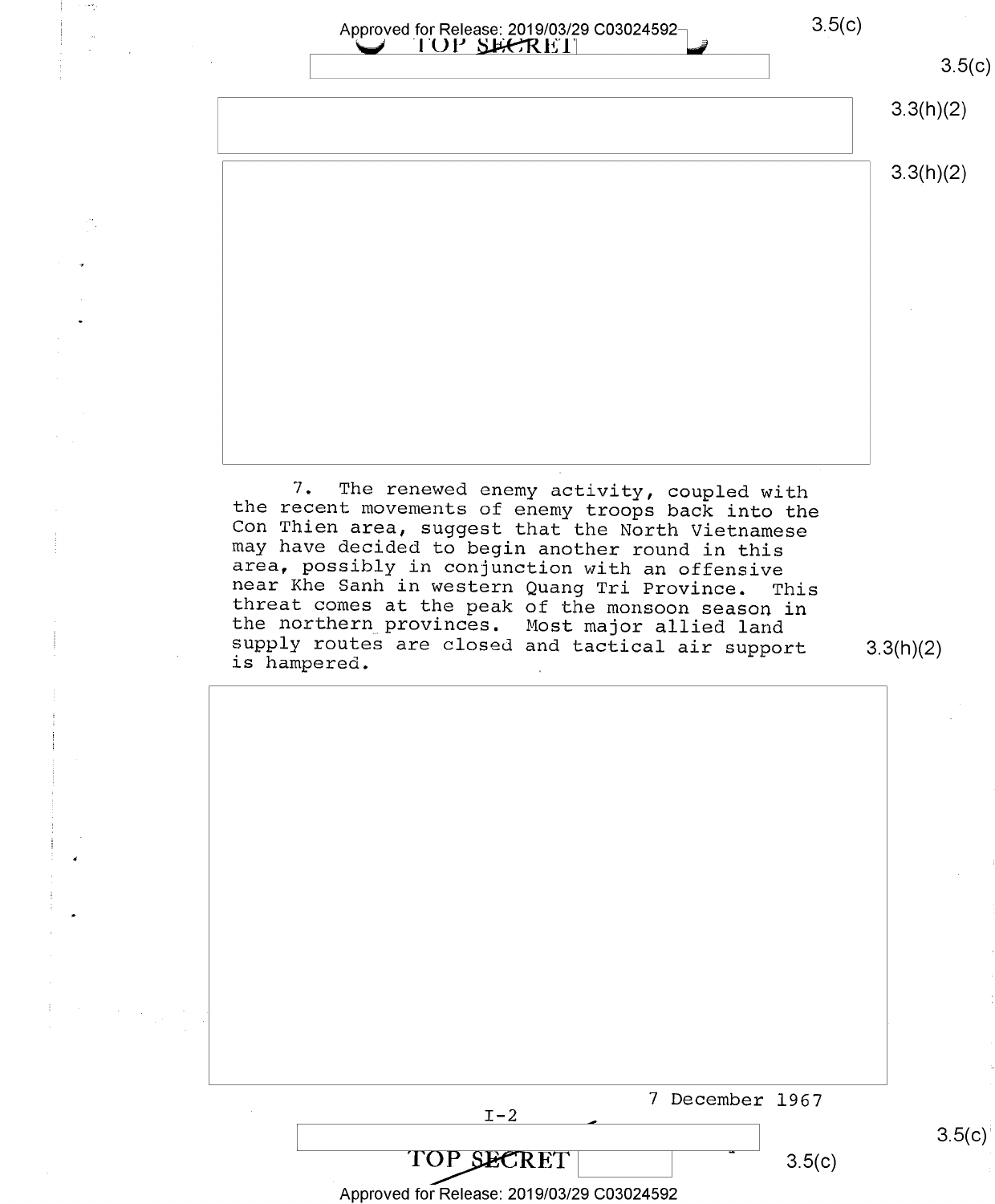### Approved for Release: 2019/03/29 C03024592

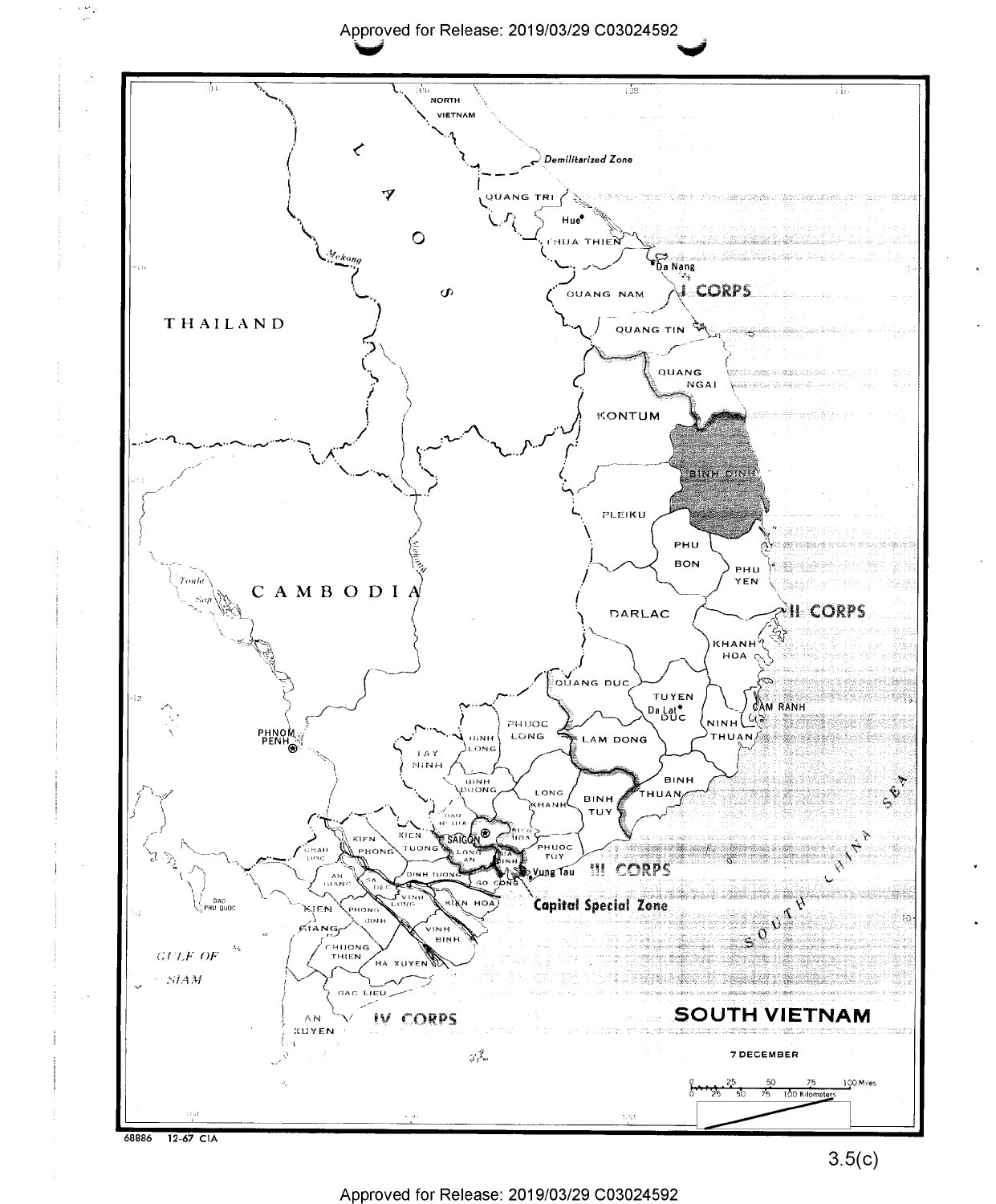9. Two sharp clashes in Binh Dinh Province on 6-7 December resulted in ten US and South Korean soldiers killed compared with 77 enemy killed. In soldiers killed compared with 77 enemy killed. addition, 25 South Vietnamese civilians were wounded on 5 December when enemy forces attacked a Revolutionary Development training center in Binh Dinh.

10. The heaviest fighting occurred in the US lst Cavalry Division's Operation PERSHING in northern Binh Dinh. During the morning of 6 December<br>two companies of the 1st Cavalry fought an estimated reinforced enemy company in bunkers and trenches. Sporadic fighting continued throughout the day and the US troops held down the enemy during the night with artillery and tactical air strikes. Ground<br>action began again on the 7th and was continuing at last report. Enemy losses in this action are 43 dead.

 $I-3$ 

# $\overline{\text{TOP-SECRET}}$  3.5(c)

Approved for Release: 2019/03/29 C03024592

 $3.5(c)$ 

 $3.5(c)$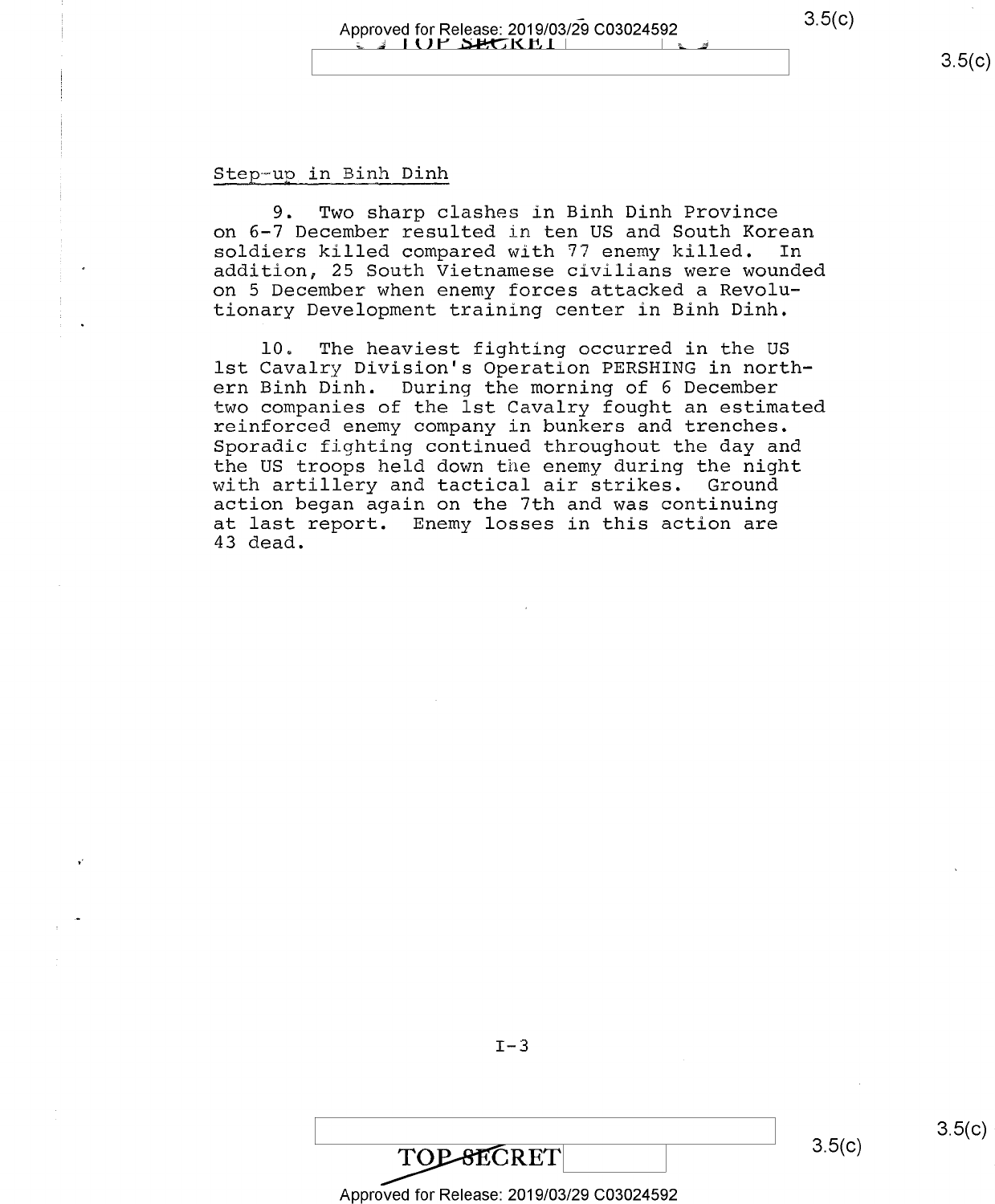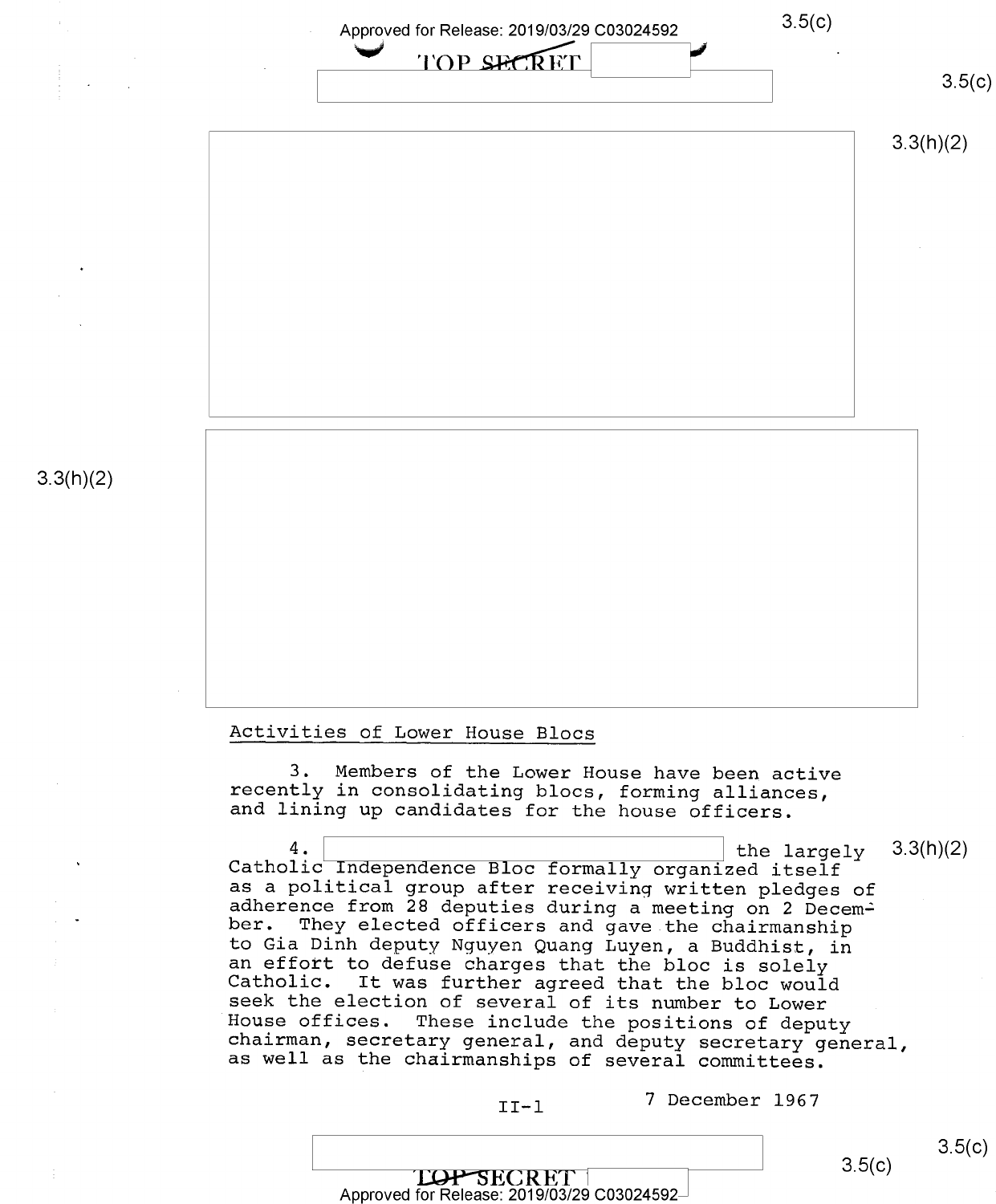Approved for Release: 2019/03/29 C03024592 ( ) 3.5(C ) 3.5(C ) 3.5(C ) 3.5(C ) 3.5(C ) 3.5(C ) 3.5(C ) 3.5(C ) 3.5(C ) 3.5(C ) 3.5(C ) 3.5(C ) 3.5(C ) 3.5(C ) 3.5(C ) 3.5(C ) 3.5(C ) 3.5(C ) 3.5(C ) 3.5(C ) 3.5(C ) 3.5(C ) 1ULSEUKET

5. Bloc leaders,  $\vert$  have  $3.3(h)(2)$ tentatively decided to seek an alliance with the progovernment Democratic Bloc and have extended in— formal feelers to test the Democratic Bloc's reaction. The leaders reportedly believe their pro-<br>posal will be accepted since an alliance of the Independence Bloc's 28 members and the Democratic Bloc's 5l members would give the two a working majority in the house.

6. As for the Independence Bloc's attitude toward the government,<br>it will support government programs

It will support government programs<br>which it deems worthwhile, but does not want to<br>become a rubber stamp. The bloc has reportedly<br>decided against an earlier plan to form a loose<br>alliance with the largely Buddhist, antigov

7. The All Vietnam Bloc, a group originally<br>formed to support Vice President Ky's presidential<br>candidacy, is also attempting to organize itself as a formal bloc in the Lower House, but is re- $\frac{1}{2}$  portedly having difficulty.<br>bloc members, including seven

portedly having difficulty.<br>bloc members, including seven boxer House deputies, were unable to agree during <sup>a</sup>meeting on 4 December whether the bloc's Lower House branch should be overt or covert. As <sup>a</sup>man Tran Van An is reportedly confident, however, that the<br>deputies<br>mitments Hao, and Nationalist Party (VNQDD) deputies. that the bloc can muster the support of 18 to 20 deputies in the Lower House and claims firm comin the Lower House and claims firm com-<br>from 17. These include Cao Dai, Hoa<br>Nationalist Party (VNQDD) deputies.

8. The Farmer-Worker-Soldier Bloc is having<br>even more difficulty in organizing its Lower House 8. The Farmer-Worker-Soldier Bloc is having<br>even more difficulty in organizing its Lower House<br>contingent. The bloc's liaison man with the Lower<br>House has not been attending meetings of the group's<br>working committee,<br>and t

<sup>7</sup>December 1967 II-2

 $3.5(c)$ 

 $\frac{1}{2}$  s.5(c)

 $3.3(h)(2)$ 

 $3.5(c)$ 

Approved for Release: 2019/03/29 C03024592

TOP SECRET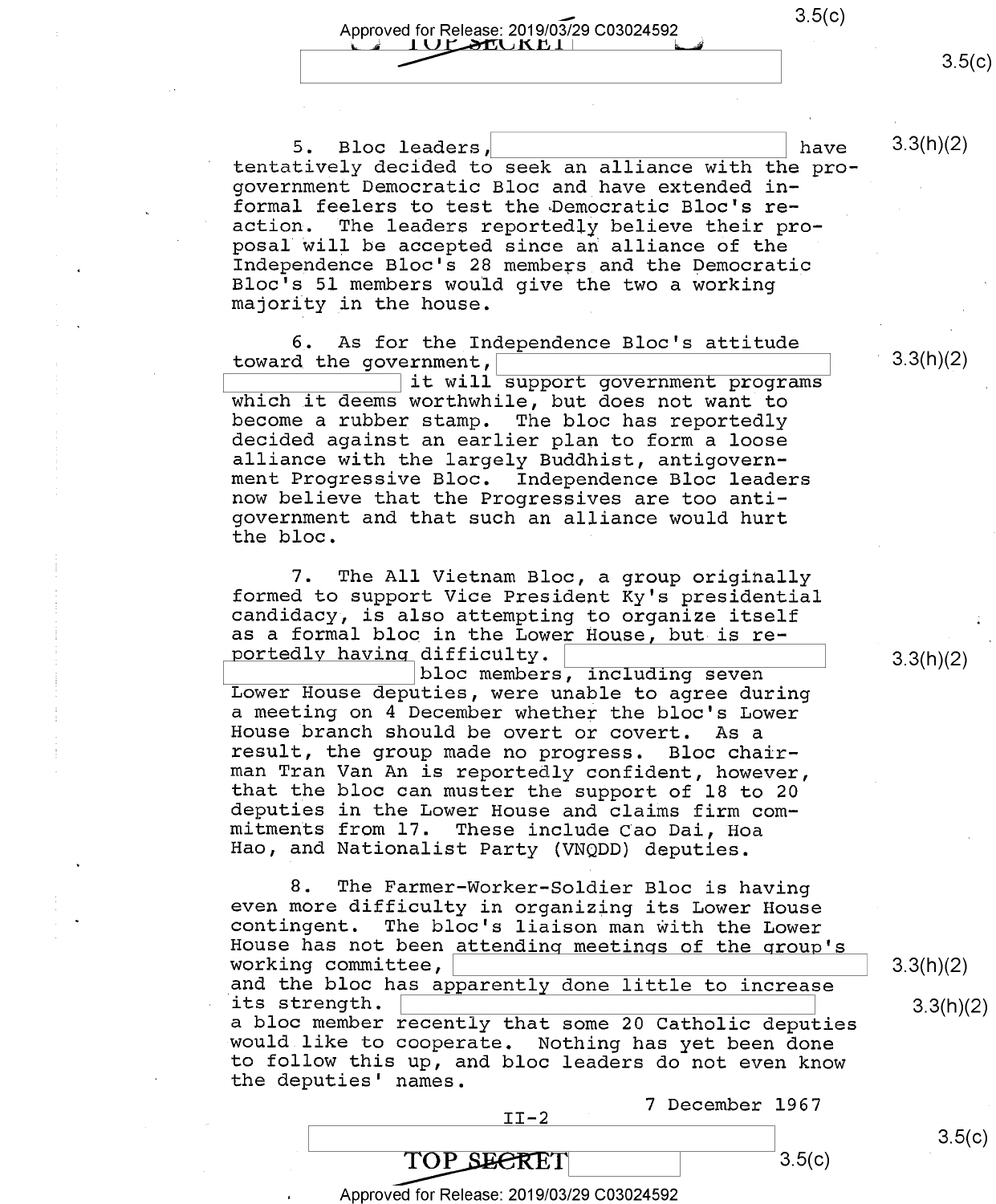# Approved for Release: 2019/03/29 C03024592 ( ) 3.5(c)

# III. MILITARY DEVELOPMENTS IN NORTH VIETNAM

### IV. OTHER COMMUNIST MILITARY DEVELOPMENTS

l. There is nothing of significance to report.

\ \ 8-5<c>

<sup>7</sup>December 1967

TOP SECRET

 $3.5(c)$ 

 $3.5(c)$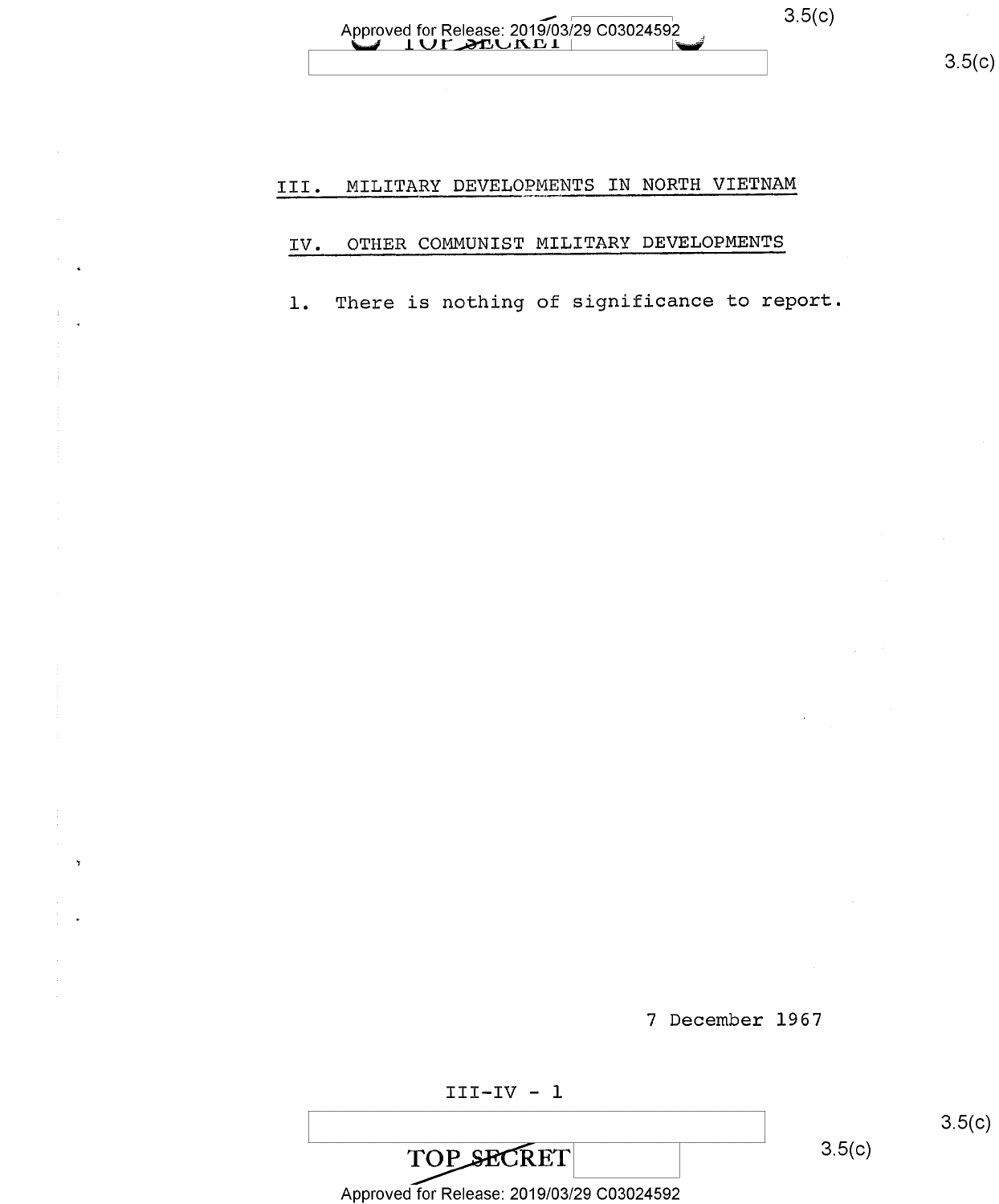## Approved for Release: 2019/03/29 C03024592 3.5(c) 'ii ILLQLEELAXDL Q;

 $3.5(c)$ 

#### V, COMMUNIST POLITICAL DEVELOPMENTS

#### Liheration Front Propaganda

l. Spokesmen for the Vietnamese Communists are presenting a studiously non-Communist picture of the kind of settlement for South Vietnam envisaged in the Liberation Front's new political program. They try to make the program as appealing as they can and to soft-pedal the principal objective-—a US withdrawal and a Communist political take-over.

| $1001$ $0010$ $0000$                       |                  |
|--------------------------------------------|------------------|
|                                            | 3.3(h)(2)        |
|                                            |                  |
|                                            |                  |
|                                            |                  |
|                                            |                  |
|                                            |                  |
|                                            |                  |
|                                            |                  |
|                                            | 3.3(h)(2)        |
|                                            |                  |
|                                            |                  |
|                                            |                  |
|                                            |                  |
|                                            |                  |
|                                            |                  |
|                                            |                  |
| 7 December 1967<br>$V-1$                   |                  |
| TOP SECRET                                 | 3.5(c)<br>3.5(c) |
| Approved for Release: 2019/03/29 C03024592 |                  |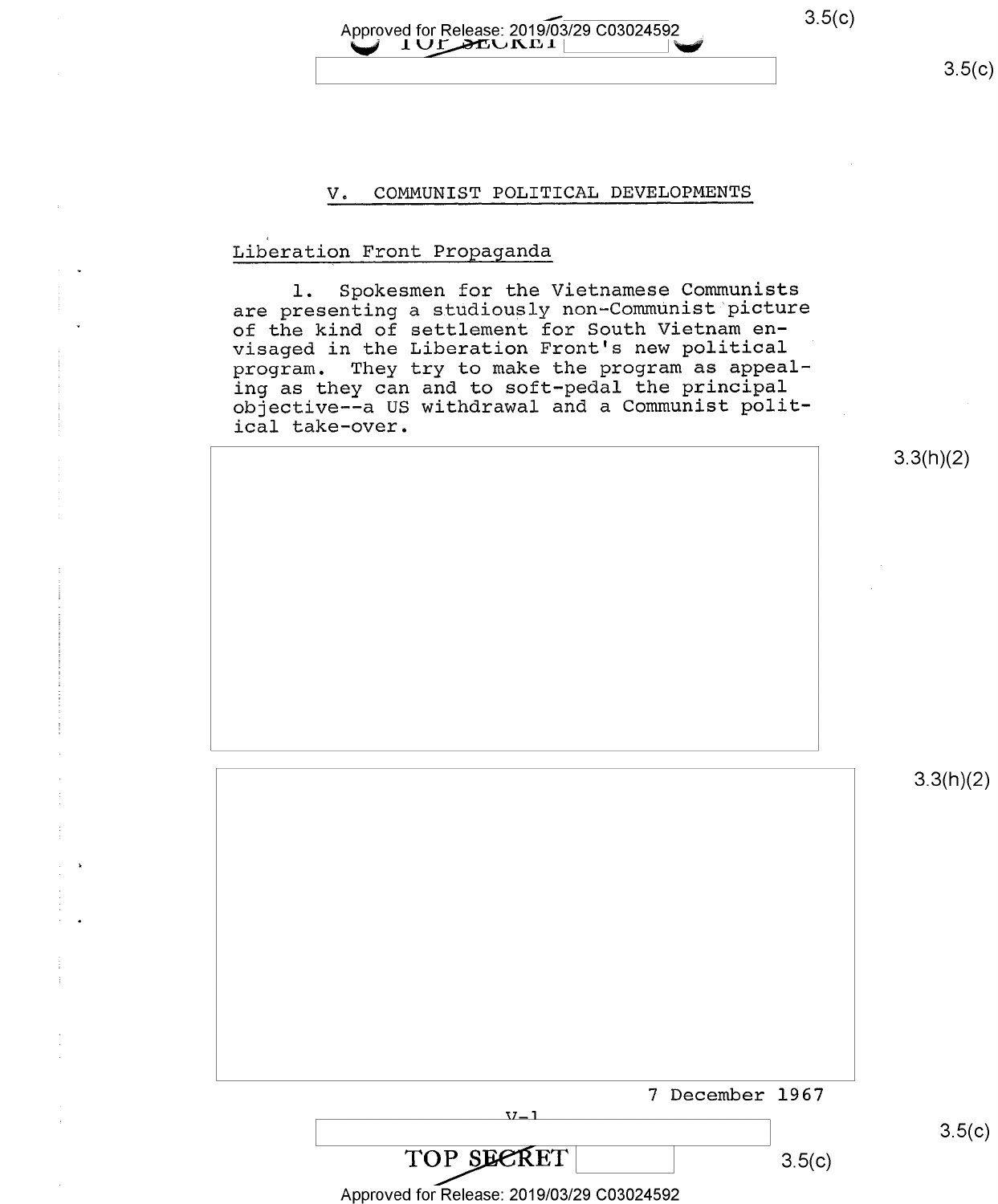$3.5(c)$ 

Approved for Release: 2019/03/29 C03024592  $\mathbf{r}$ 3-5(6) <sup>j</sup>l <sup>y</sup>M

| 3.3(h)(2) |
|-----------|
|           |
|           |
|           |
| $\sim$    |
| $\sim$    |
|           |
|           |
|           |
|           |
| $\sim$    |
|           |

<sup>7</sup>December 1967

 $\mathbf{t}$ 

 $3.5(c)$ TOPS **KGRET** Approved for Release: 2019/03/29 C03024592

 $3.5(c)$